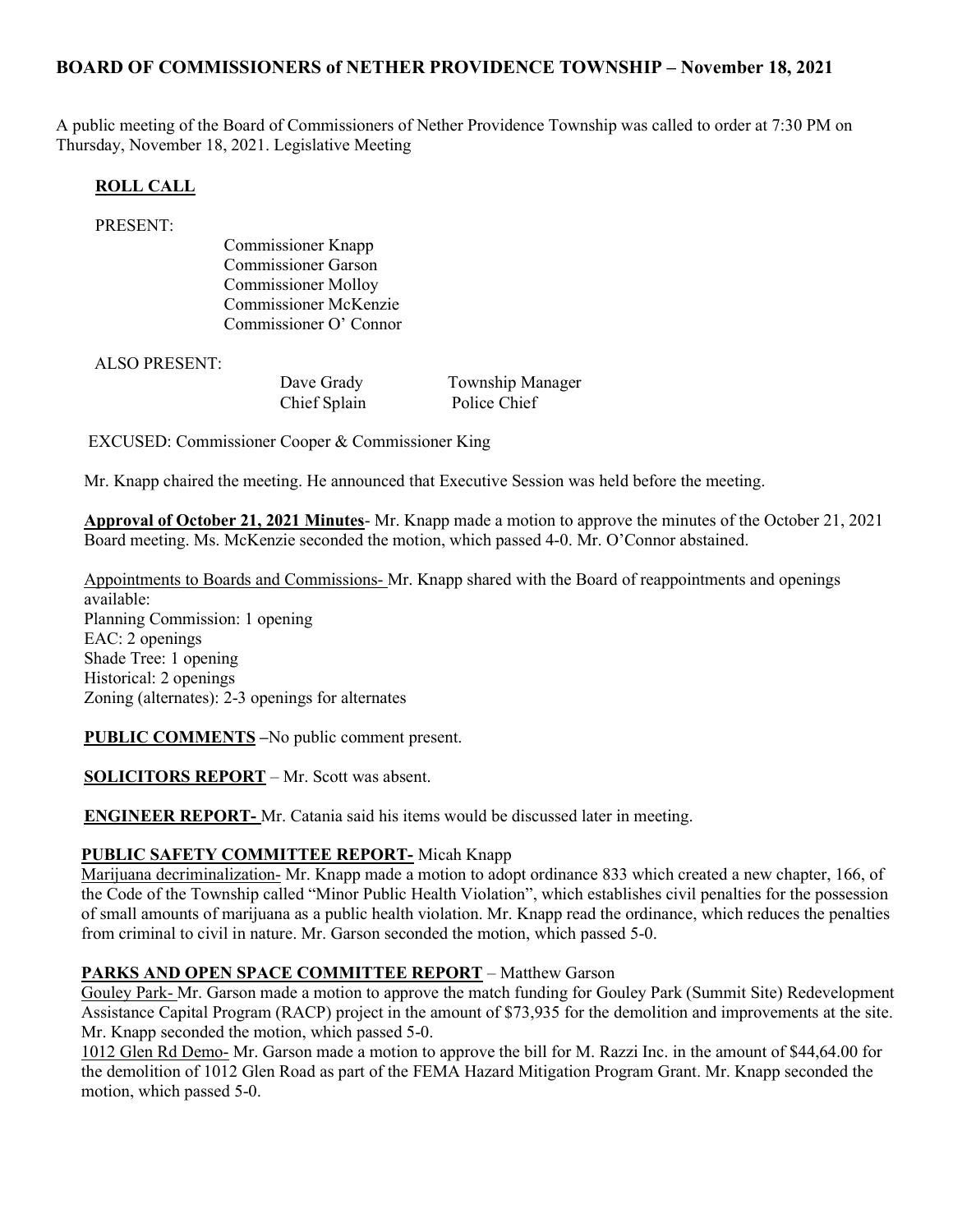## BUILDING AND ZONING COMMITTEE REPORT – Micah Knapp

Marijuana Sales- Zoning locations- Mr. Garson made a motion to send a draft of the marijuana sales zoning ordinance to the Planning Commission. The ordinance would establish certain definitions and further regulate the location of medical marijuana dispensaries, medical marijuana growers/processors, significant tobacco retailers, and vape shops as permitted uses in the industrial district. Ms. McKenzie seconded the motion, which passed 4-1. Mr. Knapp was opposed.

U&O Updates- Mr. Knapp said this would be discussed at a future meeting.

# FINANCE & ADMINISTRATION COMMITTEE - Kaitlin McKenzie

Delaware Valley Trust- Ms. McKenzie made a motion to accept a 2-year agreement with Delaware Valley Health Trust. She noted the Township has been happy with the health insurance services they have provided. Mr. Garson seconded the motion, which passed 5-0.

Advertise 2022 Budget Ordinance- Mr. Knapp suggested the commissioners do a line-by-line review at the December 2<sup>nd</sup> budget meeting. Ms. McKenzie made a motion to advertise 2022 Budget including

| General Government                    | \$829,021   |
|---------------------------------------|-------------|
| Police                                | \$2,773,299 |
| Public Safety, Health, & Welfare      | \$542,654   |
| Public Works                          | \$1,513,074 |
| Culture, Recreation, & Conservation   | \$211,255   |
| Debt Service                          | \$560,104   |
| Miscellaneous Expenses and Other Uses | \$1,212,794 |

## TOTAL \$7,642,201

Mr. Garson seconded the motion, which passed 5-0.

Warrant List- Ms. McKenzie made a motion to approve the Warrant list in the amount of:

| $A/p$ Card    | \$55,823.82  |
|---------------|--------------|
| $A/P$ Interim | \$4,692.21   |
| <b>Bills</b>  | \$591,945.92 |

Mr. Molloy seconded the motion, which passed 5-0.

## COMMUNITY ENHANCEMENT REPORT- Micah Knapp

CDBG Hearing on December 9, 2021 – Mr. Knapp said the Township would be holding a hearing on December  $9<sup>th</sup>$  at 7:30 PM for public input regarding the 2022 Community Development Block Grant program. The CDBG program can only serve areas of low-moderate income, and the Garden City Manor section of the Township is the only area that qualified. Improvements can be structural, such as sewer line work, road work, or drainage, or they can be for parks improvements. Last year, the Township applied for improvements for Hepford Park, but the Township was not awarded the funding.

## PUBLIC WORKS COMMITTEE REPORT – Robert O'Connor

Highway Report- Mr. O'Connor shared highway report which included:

- Leaf collection schedule started
- Completed traffic garden on Springhaven
- Completed painting of crosswalks  $&$  stop bars
- Installed silt socks in Furness to help prevent water from washing the path away. Also did other minor repairs to the path. Repair work to the Bungalow.
- Normal Township maintenance activities (roads, sewers, etc.)

Yard Waste Hours- Mr. O'Connor said the Township reached out to Swarthmore to get some info. Their yard waste hauler is B&L, and it costs about \$36K a year for a twice a month borough-wide collection. In addition to the \$36K labor costs, they spend about \$15-20K on yard waste disposal. We've also reached out to Rose Valley about it, and their manager said she'd discuss with their Board to see if there would be interest in joining together.